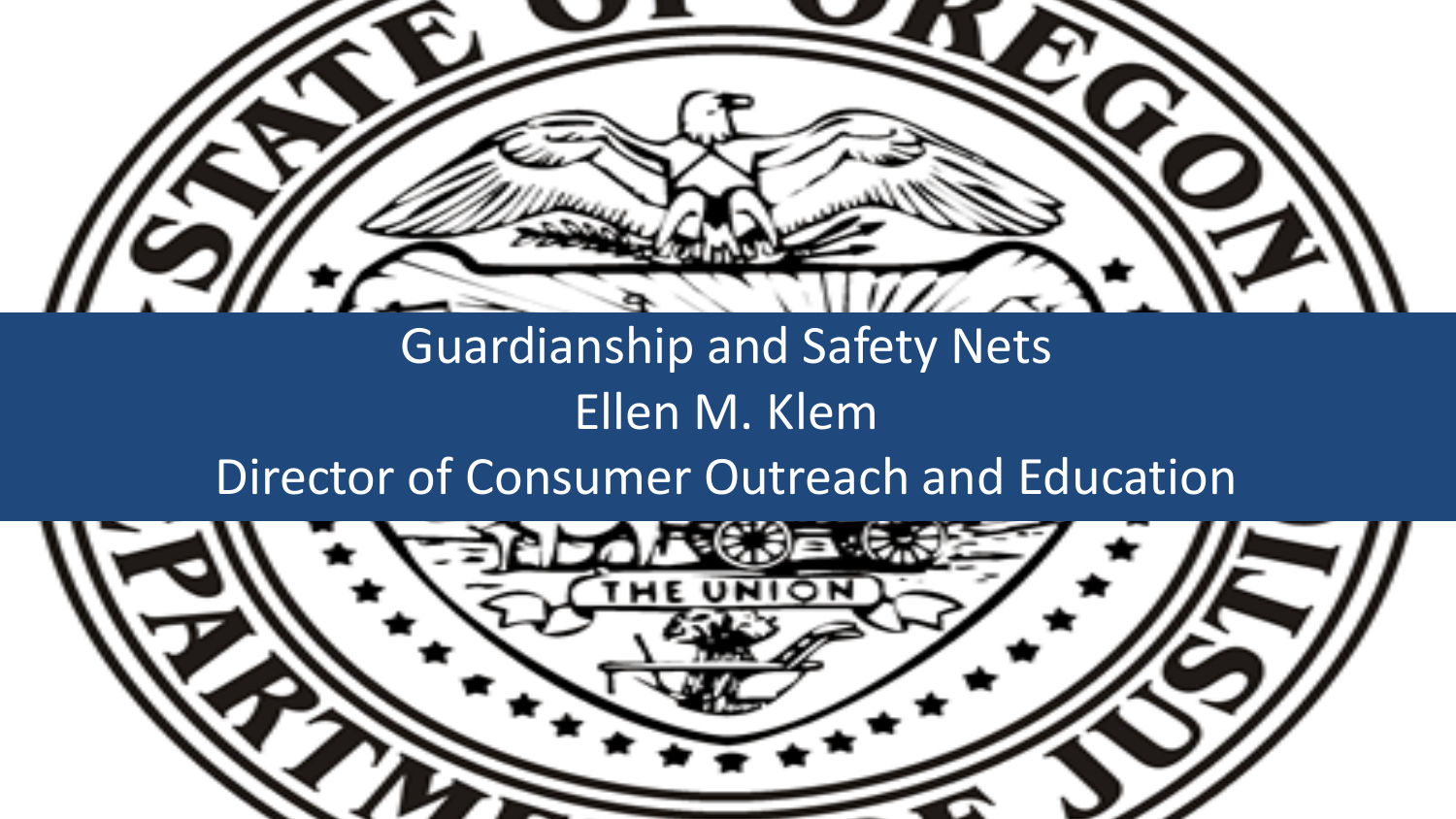# Learning Objectives

Options available to Oregonians who are (or could be) having trouble with finances:

1. Conservatorship

2. Less Restrictive Alternatives to Conservatorship

3. Educational Tools to Prevent Fraud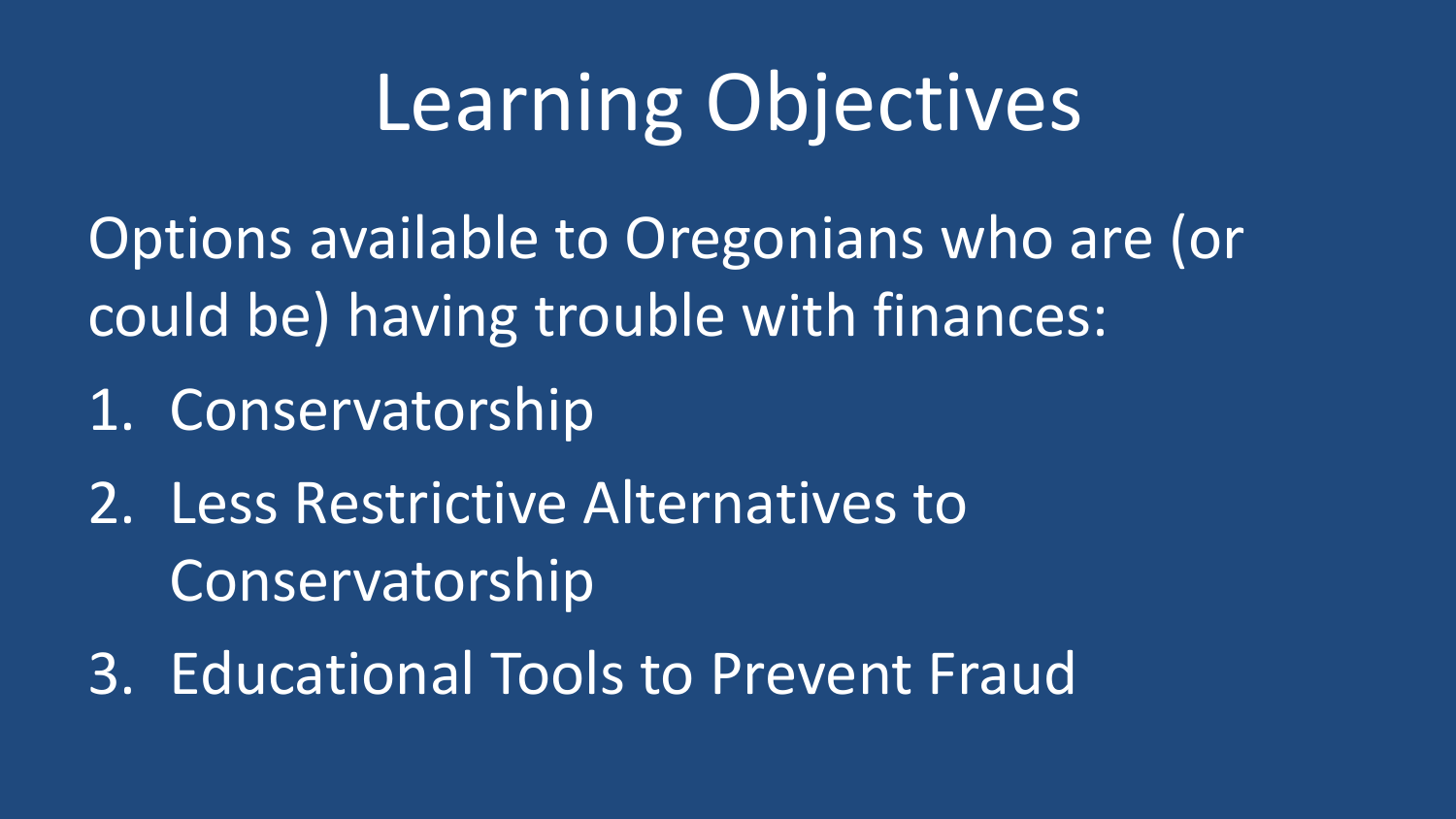## Financial Capacity

"Financially incapable" means unable to manage financial resources of the person effectively for reasons including, but not limited to, mental illness, mental retardation, physical illness or disability, chronic use of drugs or controlled substances, chronic intoxication, confinement, detention by a foreign power or disappearance.

"Manage financial resources" means those actions necessary to obtain, administer and dispose of real and personal property, intangible property, business property, benefits and income.

ORS 124.005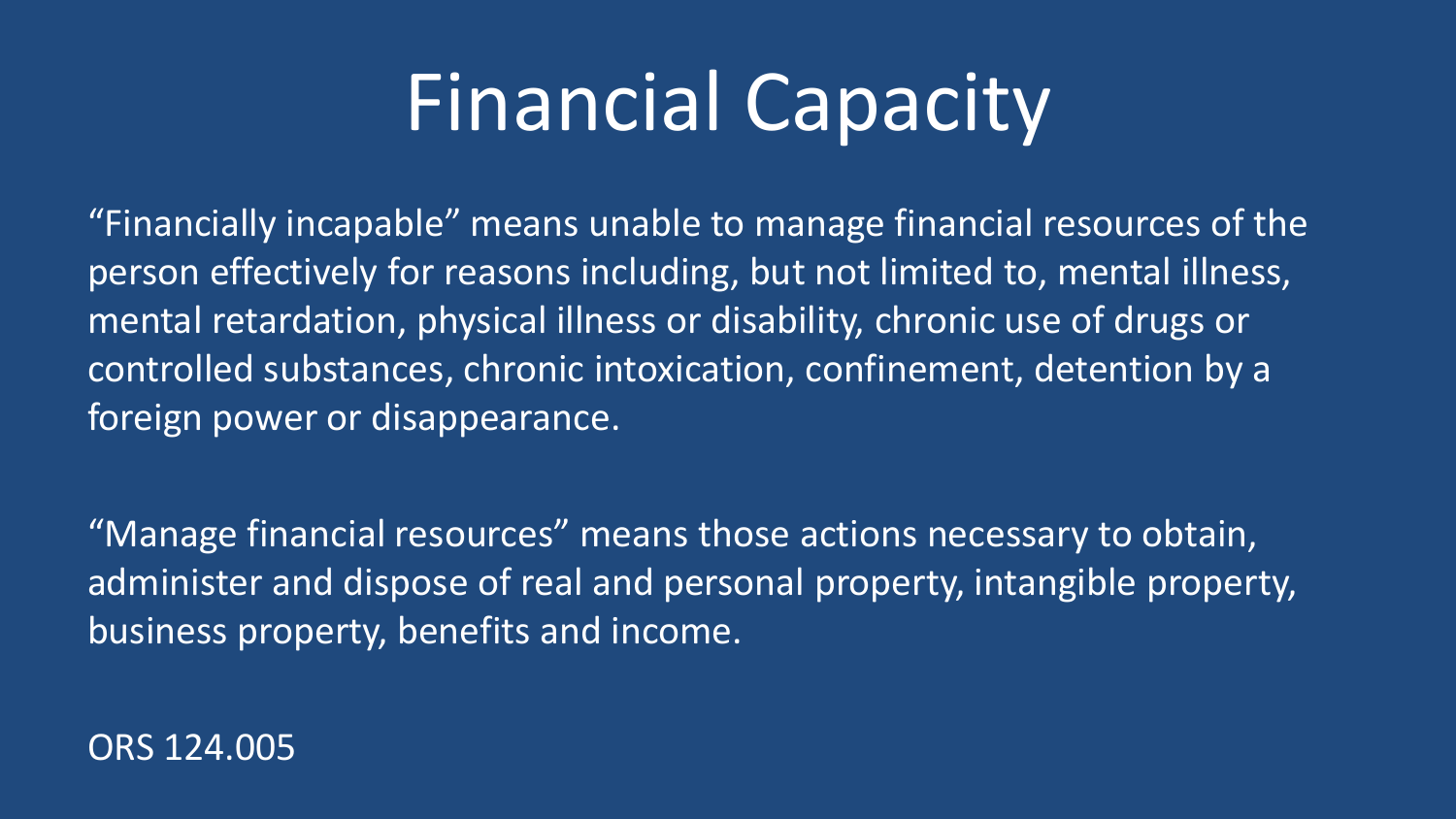## **Conservatorship**

"supports the request for the appointment of a fiduciary or entry of other protective order, *less restrictive alternatives to the appointment of a fiduciary that have been considered and why the alternatives are inadequate* and the names and addresses of all persons who have information that would support a finding that an adult respondent is incapacitated or financially incapable."

Oregon 124.055(2)(i)(A)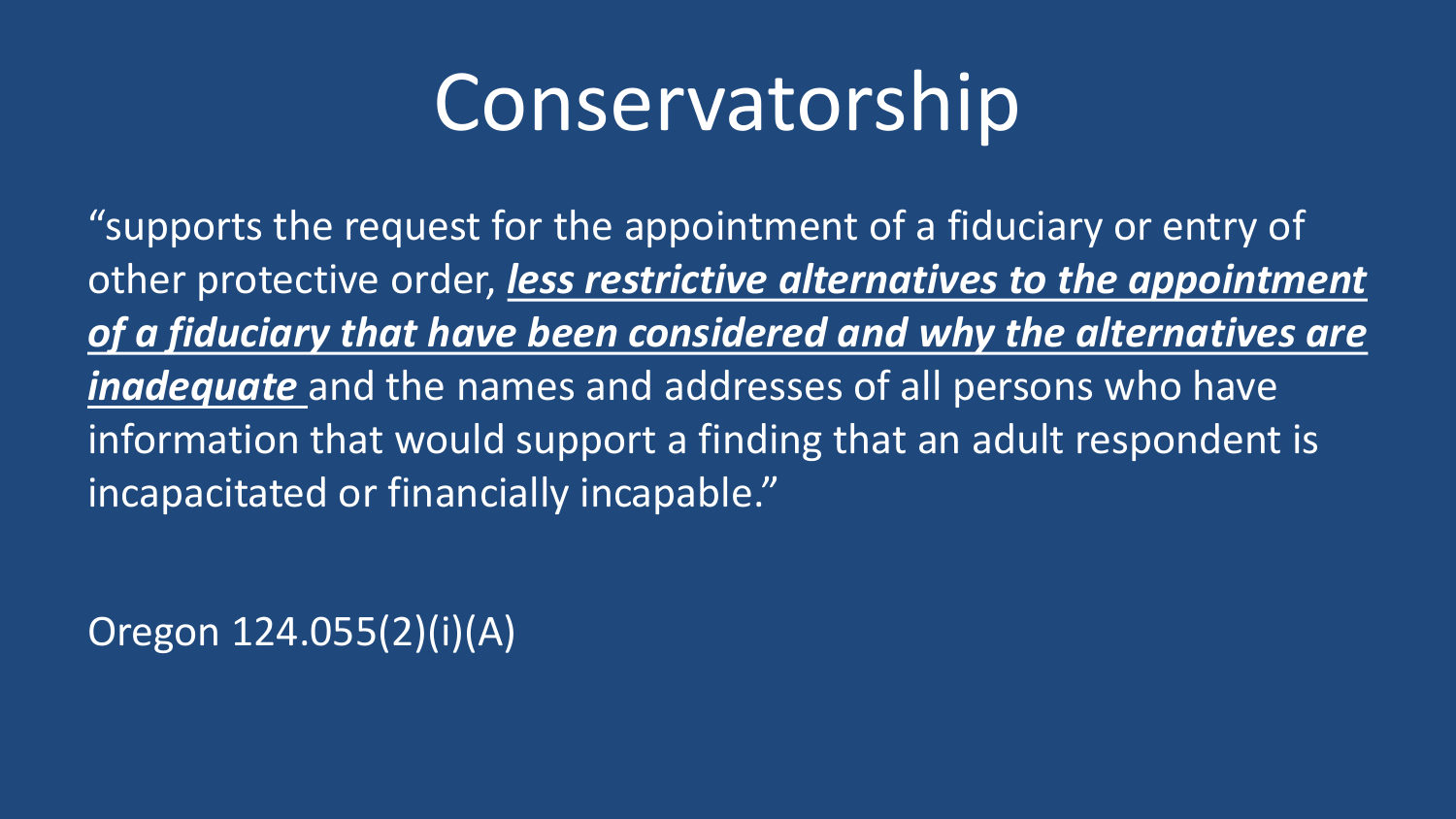### Less Restrictive Alternatives

- Joint Bank Account
- Money Management Service
- Representative Payee
- Power of Attorney
- Trust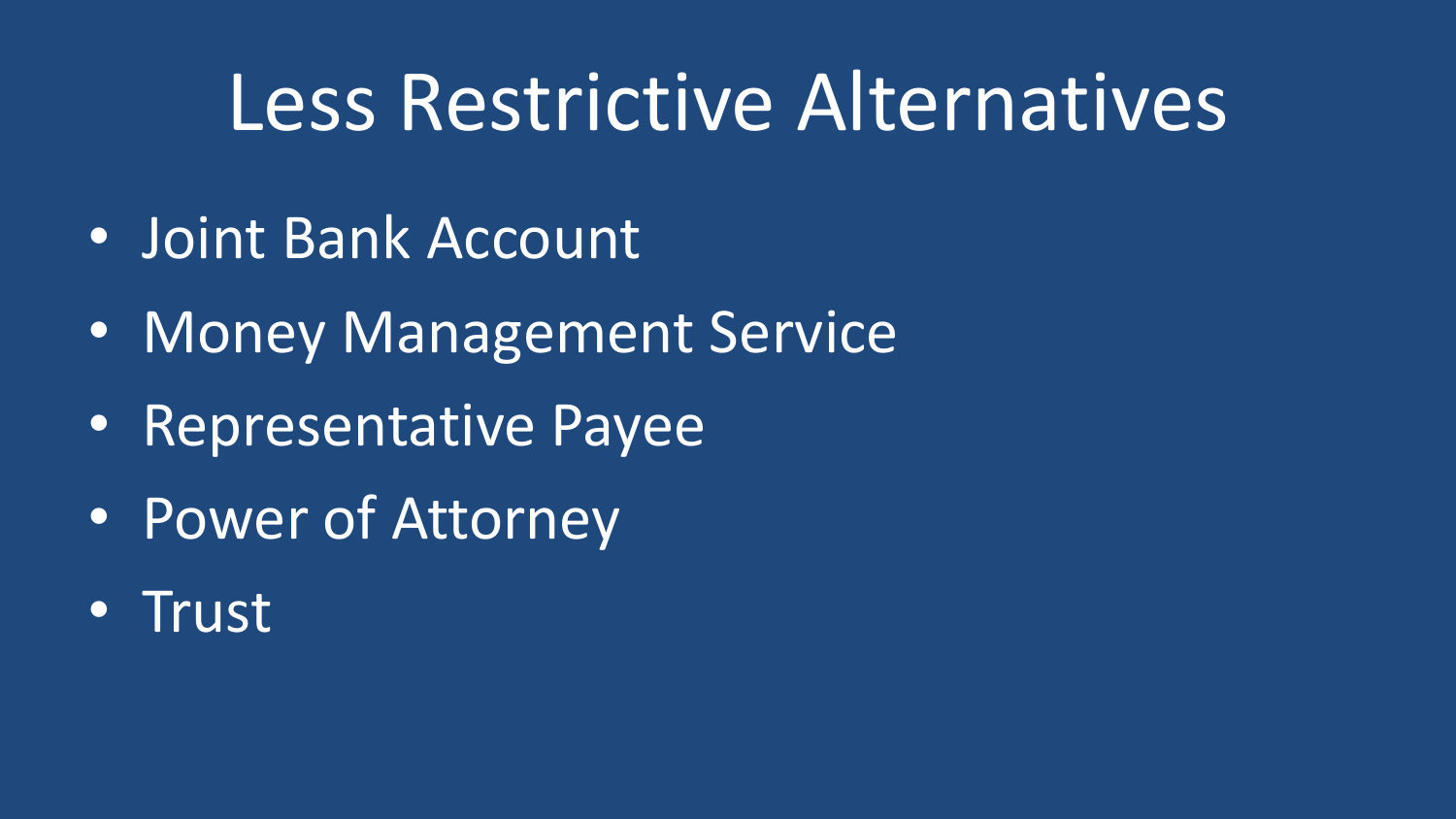## Fraud and Scams

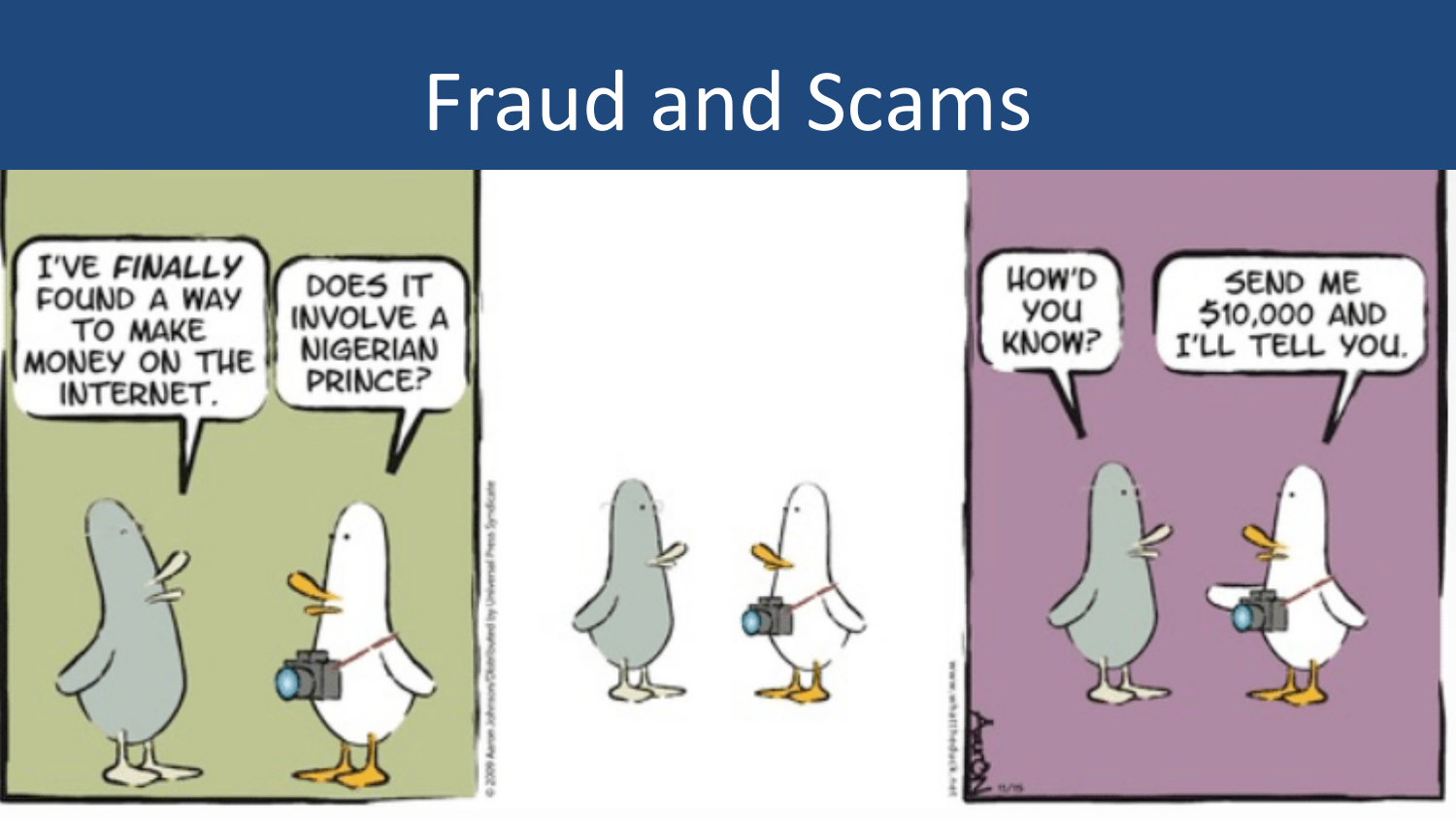

| What We Do |  |  |  |  |
|------------|--|--|--|--|
|------------|--|--|--|--|

**Motor Vehicles** 

DOJ Home

The Oregon Department of Justice is committed to ensuring a safe and fair marketplace in Oregon. We help consumers with complaints, we prevent fraud, we enforce consumer protection laws and we invest in consumer education.

Phone, Internet & TV

#### Featured

**CONSUMER** 1-877-877-9392 **HOTLINE:** 

**Homes & Mortgages** 

**Consumer Protection** 

**SEARCH COMPLAINTS DATABASE »** 

Sales, Scams & Fraud

#### Join the Scam Alert Network

Credit, Loans & Debt

**For Businesses** 

 $\odot$ 

岁

Get up-to-the-minute information about scams, frauds and other threats to consumers. Sign up for email alerts, or follow our Twitter feed.

#### Tweets by @oregonscamalert



ID Theft & Data Breaches

Oregon Scam Alert @oregonscamalert

Scams will follow new COVID-19 rescue plan consumer.ftc.gov/blog/2021/03/s...